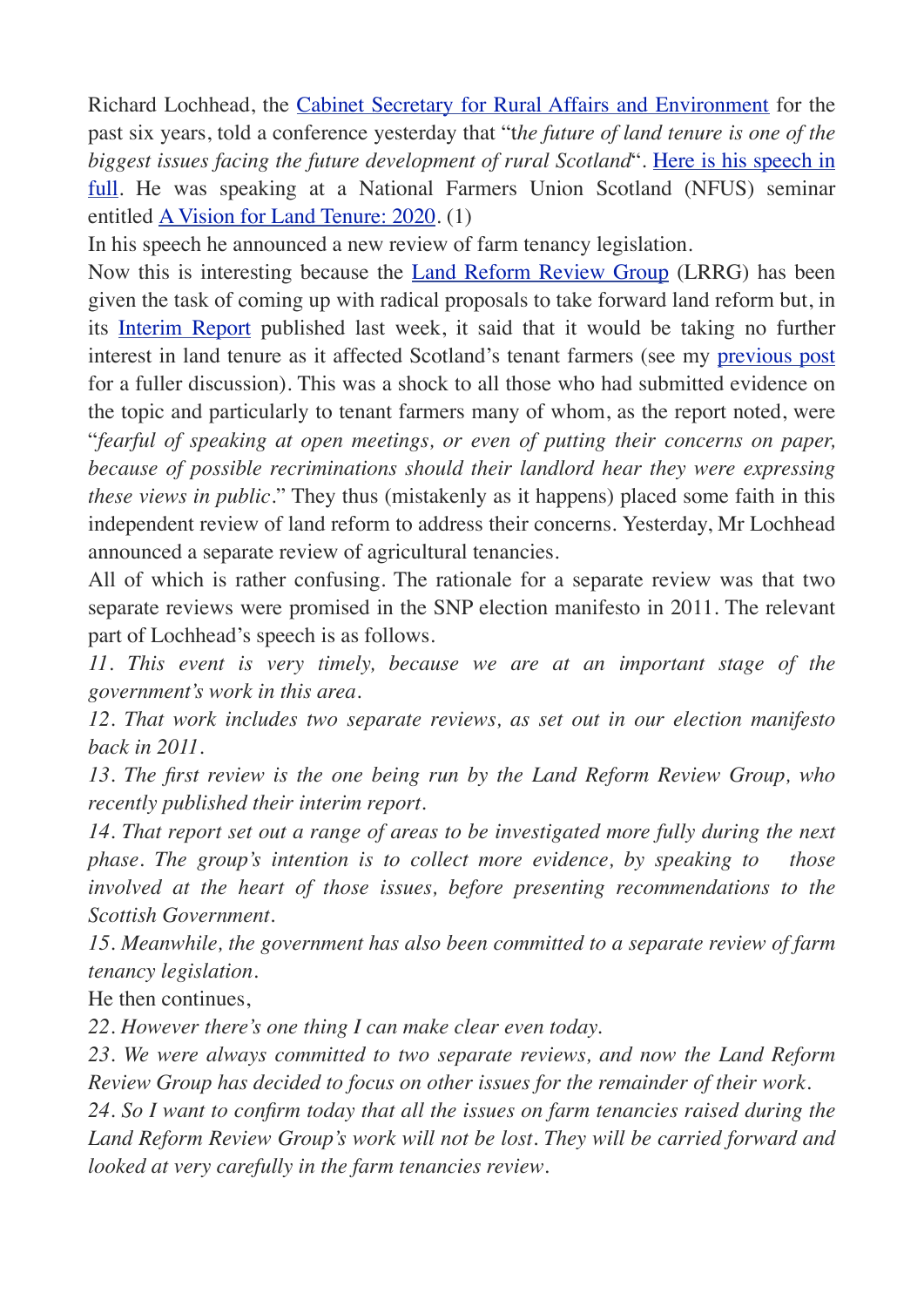I have read the [SNP election manifesto](http://www.andywightman.com/docs/SNP_Manifesto_2011.pdf) carefully and the topic is covered on page 39. It states that,

"*We will amend the Agricultural Holdings Act to support tenant farmers and will work to encourage new entrants. We also believe that when a farm business is being passed from one generation to the next it should be easier for the successor to build a home on the farm where required*."

So no mention of a review there – simply a clear commitment to amend the legislation which most Governments do by holding a consultation, drafting legislation and introducing a Bill to Parliament. (see UPDATE below)

On the same page, under the heading "Land Reform" it states that,

"*We believe it is time for a review of Scotland's land reform legislation. For example, we believe the current period for three months for communities to take advantage of their right of first purchase is too short, and we would wish to see it extended to six months. We will establish a Land Reform Review Group to advise on this and other improvements which we will legislate on over the course of the next five years*."

Scotland's land reform legislation is the body of statute that emerged from the work of the Land Reform Policy Group chaired by Lord Sewel from 1997-1999. it is all laid out on the [Scottish Government's website](http://www.scotland.gov.uk/Topics/farmingrural/Rural/rural-land/right-to-buy/Resources/Land-Reform) and it includes the question of agricultural holdings legislation which also formed an explicit part of the remit of the LRRG [\(Annex A here](http://www.scotland.gov.uk/Resource/0040/00404428.pdf)).

So the LRRG is the **only** "Review" that was promised in the manifesto. (although see UPDATE 1427 hrs below – there is a 2nd review but it it tightly defined)

The task of the LRRG is to "*review Scotland's land reform legislation*".

Why, then has the LRRG dropped this topic and why is the Minister misleading us by suggesting that "*we were always committed to two separate reviews*"? when they were not?

Why, if farm tenancies were indeed "always" to be the subject of a separate review, was this not made clear at the beginning of the LRRG process?

Why, if farm tenancies were "always" to be the subject of a separate review, were tenants led to believe that the LRRG would be considering these issues, were encouraged to provide evidence and indeed were involved in face to face meetings in the field?

Did Scottish Ministers exert any influence over the LRRG to drop any further consideration of farm tenancies?

Land reform is an integrated programme of work designed to do four things.

1.reform land tenure

2.redistribute land

3. provide a fiscal framework for land & property

4. establish appropriate governance arrangements for land relations

That, more or less, is what the Land Reform Policy Group did in 1977-1999.